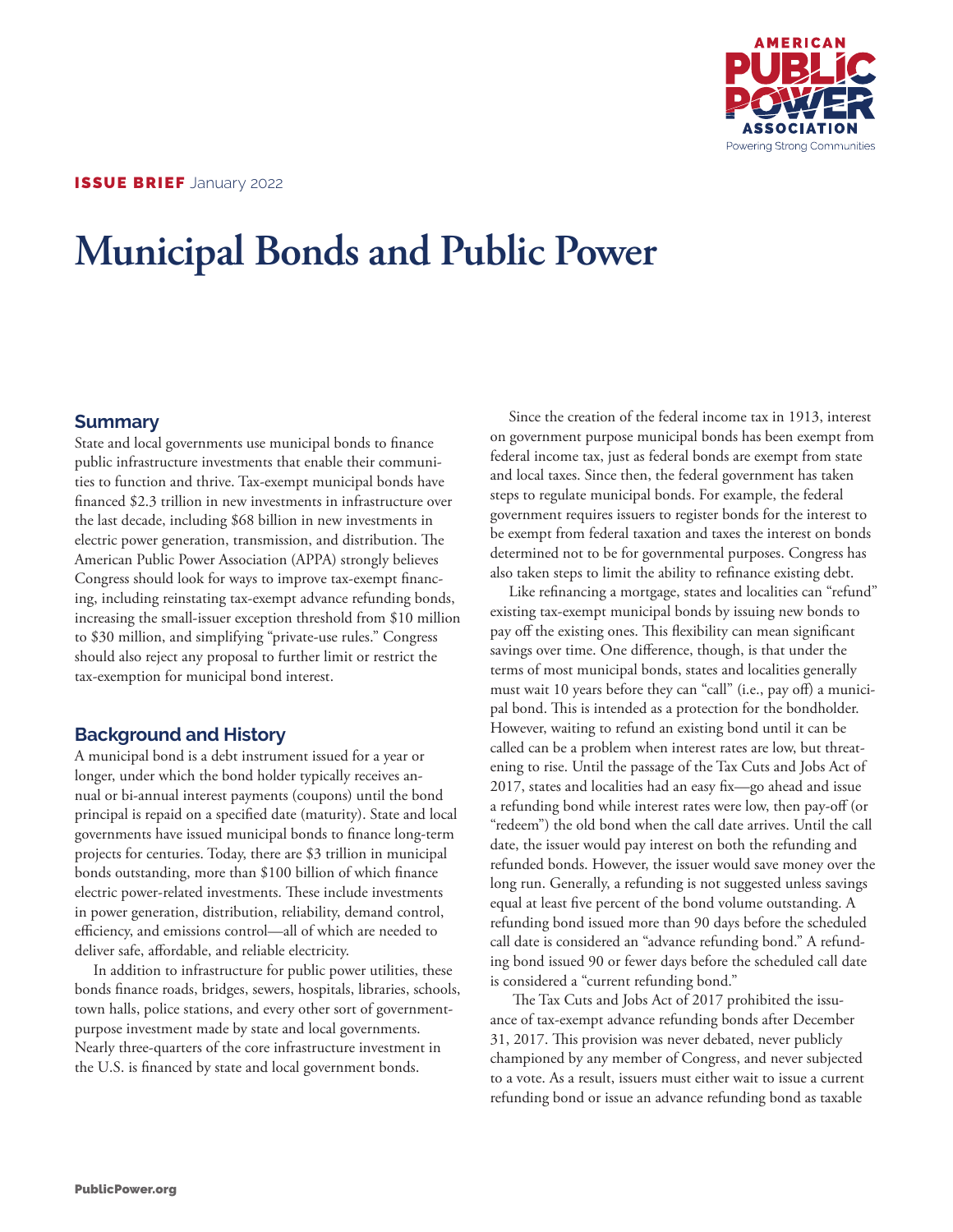debt. Likewise, newly issued bonds are being issued with shorter call dates—closer to seven rather than ten years. This hurts bondholders, who are guaranteed a steady stream of interest payments for less time. Bondholders are demanding a higher rate of return on bonds with these shorter maturities, driving up borrowing costs.

## **Strengths and Benefits of Municipal Bonds**

The municipal bond market gives close to 42,000 governmental issuers access to investors. This is particularly important to smaller towns, counties, and publicly owned utilities that issue municipal bonds. Outside of municipal bonds, state and local governmental entities—including public power utilities—have limited means to raise funds for their communities' capital needs.

The federal tax exclusion of bond interest means issuers of all sizes can finance their investments affordably. For example, APPA estimates that a \$25 million project would have cost \$9 million less to finance if it had been financed with tax-exempt debt. A \$250 million project would have cost roughly \$79 million less. These savings result in more critical investments in infrastructure and essential services by state and local governments and lower costs for the services they provide. Also, municipal bonds are ideally suited to finance capital-intensive and longlived public infrastructure, such as the assets of a public power utility, with the cost of investments repaid over time by the customers who use the infrastructure.

Investors purchase municipal bonds in part because of tax considerations, accepting a lower rate of return because the interest is exempt from federal income tax. Municipal bonds are also valued for their ability to generate a steady stream of revenue for fixed-income households. Individual households are the investors in over 70 percent of municipal bonds.<sup>1</sup> Nearly 60 percent of this household tax-exempt interest is earned by taxpayers over 65 years old.<sup>2</sup>

Municipal bonds are also valued as stable financial investments. Now more than 200-years old, the U.S. municipal bond market is well-established, with a robust and comprehensive federal legislative and regulatory system that protects investors. Likewise, municipal bonds themselves are generally secure investment vehicles: the default rate for investment grade municipal bonds is far less than 0.1 percent, a fraction of the default rate for comparably rated corporate bonds.

1 Board of Governors of the Federal Reserve System, Financial Accounts of the United States, Fourth Quarter 2020, at 121 (Mar. 11, 2021).

2 See, Internal Revenue Service, "Statistics of Income—2010: Individual Income Tax Returns" (2012).

Under current rules, banks generally cannot deduct the carrying cost for tax-exempt bonds. A small-issuer exception to these rules is provided for bonds issued by a locality intending to issue \$10 million or less in debt in any given year. This gives banks better access to a secure investment vehicle and more importantly creates a greater appetite for debt issued by small state and local entities that might otherwise have difficulty finding affordable financing for critical projects.

#### **Congressional and Administrative Action**

On March 29, 2021, Municipal Finance Caucus Co-Chairmen Dutch Ruppersberger (D-MD) and Steve Stivers (R-OH) introduced H.R. 2288, the Investing in Our Communities Act. This legislation would reinstate the ability to issue tax-exempt advance refunding bonds. On February 25, 2021, Senators Roger Wicker (R-MS) and Debbie Stabenow (D-MI) introduced S. 479, the Lifting Our Communities through Advanced Liquidity for Infrastructure (LOCAL Infrastructure) Act, which is identical in effect to H.R. 2288, but drafted quite differently. Senator Wicker also joined with Senator Michael Bennet (D-CO) in introducing S. 1308, the American Infrastructure Bond Act, on April 22. This bill would reinstate the ability to issue taxable direct payment bonds similar to Build America Bonds. (For more information about taxable direct payment bonds, see APPA's issue brief, "Sequestration of Build America Bond Credit Payments").

Additionally, Representative Terri Sewell (D-AL) introduced on April 16, 2021, H.R. 2634, the Local Infrastructure Financing Tools (LIFT) Act. The bill would reinstate the ability to issue tax-exempt advance refunding bonds; increase the smallissuer exception from \$10 million to \$30 million (and index the \$30 million threshold for inflation); and reinstate the ability to issue taxable direct payment bonds similar to the Build America Bond. Disappointingly, the tax title of H.R. 5376, the Build Back Better Act, as passed by the House of Representatives on November 19 and as proposed by Senate Finance Committee Democrats on December 11, excludes these bond-related provisions.

#### **APPA Position**

APPA believes that tax-exempt municipal bonds are the single most effective tool for financing investments in public infrastructure, including the generation, transmission, and distribution used to serve public power utility customers. As such, the association believes the federal tax exclusion for municipal bond interest should not be limited or replaced. In addition, APPA strongly supports enactment of legislation to reinstate advance